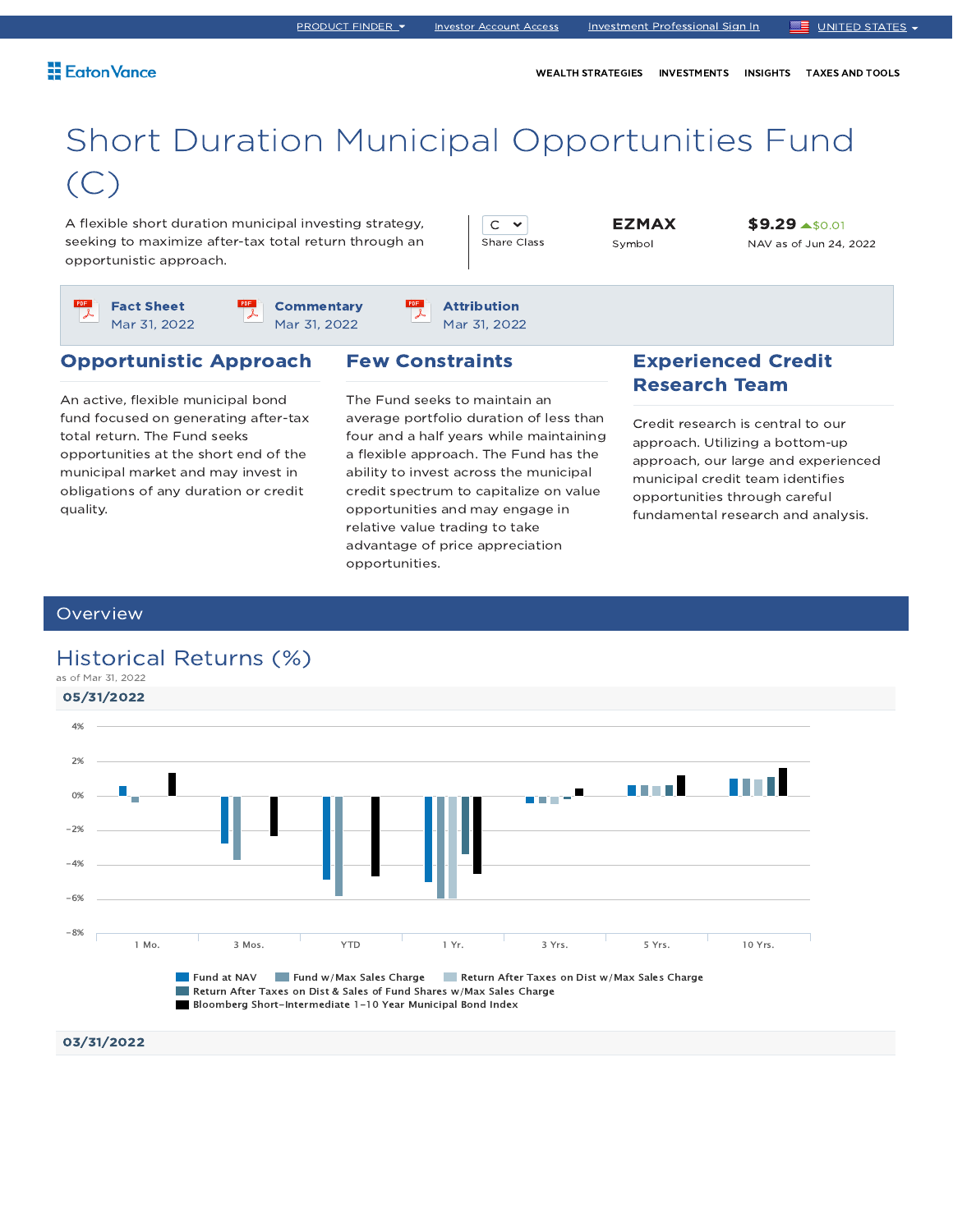

**Fund at NAV Fund w/Max Sales Charge Return After Taxes on Dist w/Max Sales Charge** Return After Taxes on Dist & Sales of Fund Shares w/Max Sales Charge Bloomberg Short-Intermediate 1-10 Year Municipal Bond Index

| 05/31/2022                                                               |         |         |       |         |              |      |      |
|--------------------------------------------------------------------------|---------|---------|-------|---------|--------------|------|------|
| <b>Fund at NAV</b>                                                       | 0.60    | $-2.77$ | -4.88 | $-5.01$ | $-0.44$      | 0.64 | 1.06 |
| Fund w/Max Sales Charge                                                  | $-0.40$ | $-3.74$ | -5.83 | $-5.96$ | $-0.44$ 0.64 |      | 1.06 |
| Return After Taxes on Dist w/Max Sales Charge                            |         |         |       | $-5.97$ | $-0.47$      | 0.60 | 1.03 |
| Return After Taxes on Dist & Sales of Fund Shares w/Max Sales Charge     |         |         |       | $-3.39$ | $-0.23$      | 0.68 | 1.14 |
| Bloomberg Short-Intermediate 1-10 Year Municipal Bond Index <sup>1</sup> | 1.36    | $-2.34$ | -4.69 | $-4.52$ | 0.50         | 1.25 | 1.66 |
| 03/31/2022                                                               |         |         |       |         |              |      |      |
| <b>Fund at NAV</b>                                                       | $-1.84$ | -3.97   | -3.97 | $-3.54$ | 0.16         | 1.18 | 1.29 |
| Fund w/Max Sales Charge                                                  | $-2.82$ | $-4.93$ | -4.93 | $-4.51$ | 0.16         | 1.18 | 1.29 |
| Return After Taxes on Dist w/Max Sales Charge                            |         |         |       | $-4.52$ | 0.13         | 1.14 | 1.26 |
| Return After Taxes on Dist & Sales of Fund Shares w/Max Sales Charge     |         |         |       | $-2.55$ | 0.26         | 1.12 | 1.33 |
| Bloomberg Short-Intermediate 1-10 Year Municipal Bond Index <sup>1</sup> | $-2.14$ | $-4.49$ | -4.49 | $-3.88$ | 0.94         | 1.61 | 1.80 |

Past performance is no guarantee of future results. Investment return and principal value will fluctuate so that shares, when redeemed, may be worth more or less than their original cost. Performance is for the stated time period only; due to market volatility, the Fund's current performance may be lower or higher than quoted. Returns are historical and are calculated by determining the percentage change in net asset value (NAV) with all distributions reinvested. Returns for other classes of shares offered by the Fund are different. Performance less than or equal to one year is cumulative.

After-tax returns are calculated using certain assumptions, including using the highest individual federal income tax rates in effect at the time of the distributions and do not reflect the impact of state/local taxes. Actual after-tax returns depend on <sup>a</sup> shareholder's tax situation and the actual characterization of distributions and may differ from those shown. After-tax returns are not relevant to shareholders who hold shares in tax-deferred accounts or shares held by nontaxable entities. Return After Taxes on Distributions may be the same as Return Before Taxes for the same period because no taxable distributions were made during that period. Return After Taxes on Distributions and Sale of Fund Shares may be greater than or equal to Return After Taxes on Distributions for the same period because of losses realized on the sale of Fund shares. Before-tax and after-tax returns for other classes of shares offered by the Fund are different. Prior to 11/14/16, Fund was called Eaton Vance Massachusetts Limited Maturity Municipal Income Fund, had <sup>a</sup> different objective and employed <sup>a</sup> different investment strategy. Please see prospectus for more details. Max Sales Charge: 1%.

### Fund Facts

| as of May 31, 2022               |                                 |
|----------------------------------|---------------------------------|
| <b>Class C Inception</b>         | 12/08/1993                      |
| <b>Investment Objective</b>      | Maximize after-tax total return |
| <b>Total Net Assets</b>          | \$1.1B                          |
| <b>Minimum Investment</b>        | \$1000                          |
| <b>Expense Ratio<sup>2</sup></b> | 1.42%                           |
| <b>CUSIP</b>                     | 27826H818                       |

## Top 10 Holdings  $(\%)^{3,4}$

| as of May 31, 2022                    |      |
|---------------------------------------|------|
| <b>Black Belt Energy Gas District</b> | 1.85 |
| <b>Main Street Natural Gas Inc.</b>   | 1.49 |
| <b>State of Arkansas</b>              | 1.48 |
| <b>Black Belt Energy Gas District</b> | 1.36 |
| <b>City of San Mateo CA</b>           | 1.12 |
| <b>Battery Park City Authority</b>    | 1.08 |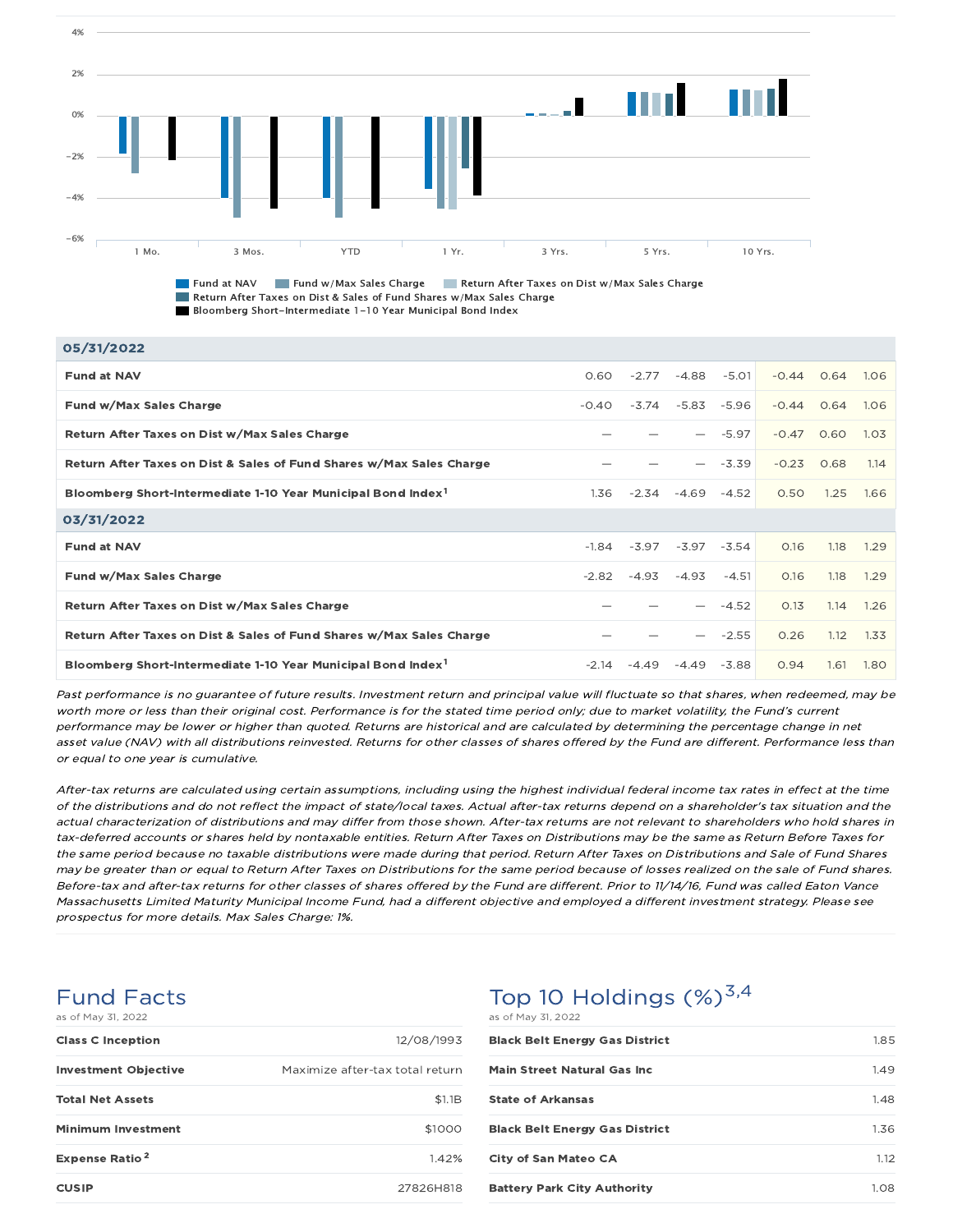| <b>Tower Health Obligated Group</b>                                          | 1.05  |
|------------------------------------------------------------------------------|-------|
|                                                                              |       |
| <b>Metropolitan Transportation Authority Payroll Mobility Tax</b><br>Revenue | 1.02  |
| City of Philadelphia PA Airport Revenue                                      | 1.02  |
| <b>State of Washington</b>                                                   | 0.97  |
| Total                                                                        | 12.45 |

## Portfolio Management

| <b>Trevor G. Smith</b>       | Managed Fund since 2021 |
|------------------------------|-------------------------|
| <b>Craig R. Brandon, CFA</b> | Managed Fund since 2021 |

The information included herein does not reflect securities deemed to be held by the Fund pursuant to financial accounting standard 140 (FAS 140).

Portfolio profile subject to change due to active management. Percentages may not total 100% due to rounding.

## About Risk:

The value of investments held by the Fund may increase or decrease in response to economic, and financial events (whether real, expected or perceived) in the U.S. and global markets. As interest rates rise, the value of certain income investments is likely to decline. Investments in debt instruments may be affected by changes in the creditworthiness of the issuer and are subject to the risk of non-payment of principal and interest. The value of income securities also may decline because of real or perceived concerns about the issuer's ability to make principal and interest payments. Because the Fund may invest significantly in a particular sector, the Fund share value may fluctuate more than a fund with less exposure to such sector. Investments rated below investment grade (sometimes referred to as "junk") are typically subject to greater price volatility and illiquidity than higher rated investments. The Fund's exposure to derivatives involves risks different from, or possibly greater than, the risks associated with investing directly in securities and other investments. Derivatives instruments can be highly volatile, result in leverage (which can increase both the risk and return potential of the Fund), and involve risks in addition to the risks of the underlying instrument on which the derivative is based, such as counterparty, correlation and liquidity risk. If a counterparty is unable to honor its commitments, the value of Fund shares may decline and/or the Fund could experience delays in the return of collateral or other assets held by the counterparty. A non-diversified fund may be subject to greater risk by investing in a smaller number of investments than a diversified fund. The Fund is exposed to liquidity risk when trading volume, lack of a market maker or trading partner, large position size, market conditions, or legal restrictions impair its ability to sell particular investments or to sell them at advantageous market prices. The impact of the coronavirus on global markets could last for an extended period and could adversely affect the Fund's performance. No fund is a complete investment program and you may lose money investing in a fund. The Fund may engage in other investment practices that may involve additional risks and you should review the **Fund prospectus** for a complete description.

1. Bloomberg Municipal Short-Intermediate 1-10 Year Index is an unmanaged index of municipal bonds traded in the U.S. with maturities ranging from 1-10 years. Unless otherwise stated, index returns do not reflect the effect of any applicable sales charges, commissions, expenses, taxes or leverage, as applicable. It is not possible to invest directly in an index. Historical performance of the index illustrates market trends and does not represent the past or future performance of the fund.

2. Source: Fund prospectus.

3. Percent of total net assets.

4. Top 10 holdings represents the largest holdings by CUSIP.

### Performance

## Historical Returns (%)

05/31/2022 as of Mar 31, 2022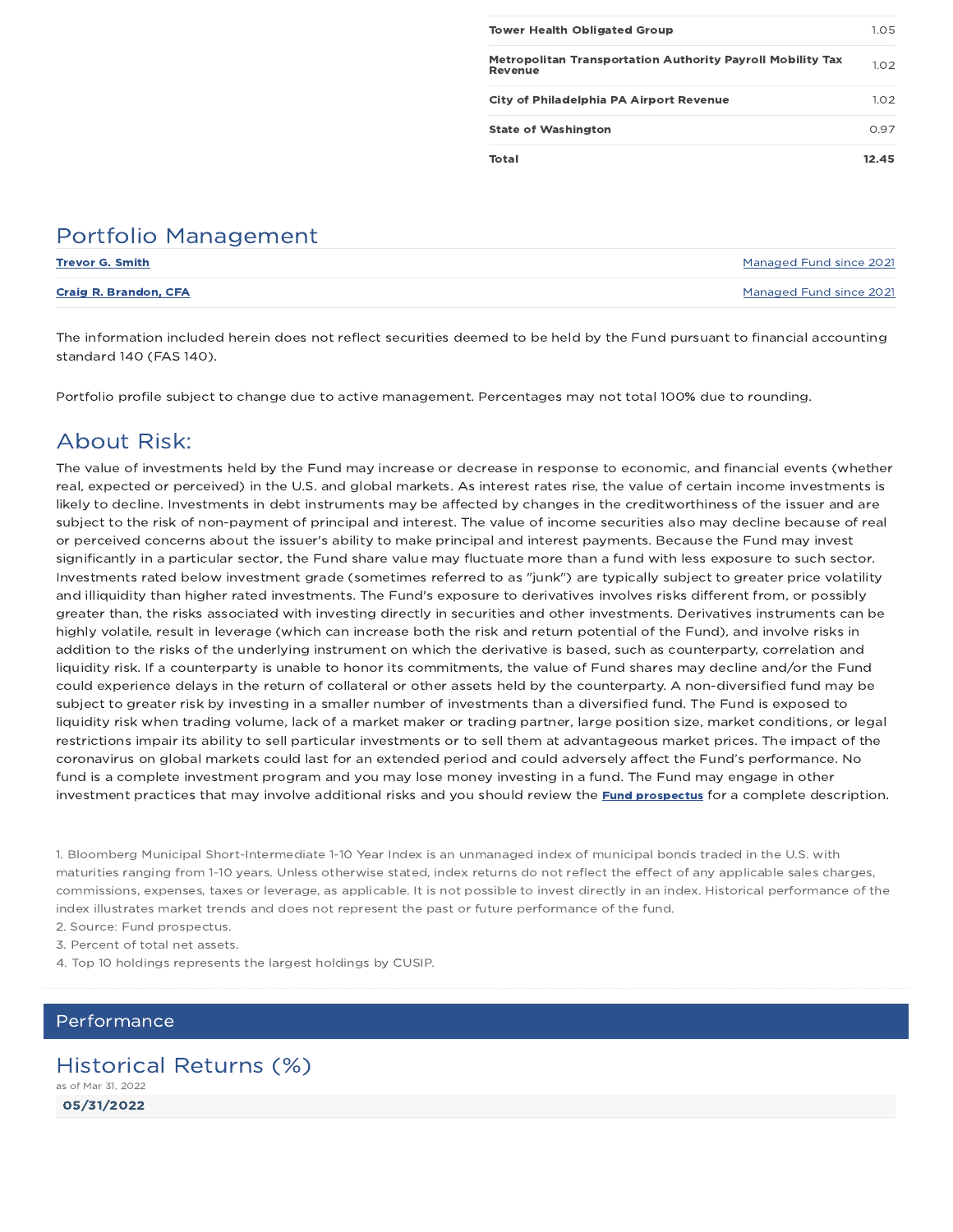

Fund at NAV Fund w/Max Sales Charge Return After Taxes on Dist w/Max Sales Charge Return After Taxes on Dist & Sales of Fund Shares w/Max Sales Charge Bloomberg Short-Intermediate 1-10 Year Municipal Bond Index Morningstar Muni National Short Category



Return After Taxes on Dist & Sales of Fund Shares w/Max Sales Charge Bloomberg Short-Intermediate 1-10 Year Municipal Bond Index Morningstar Muni National Short Category

| 1.06<br>1.06 |
|--------------|
|              |
|              |
| 1.03         |
| 1.14         |
| 1.66         |
| 0.89         |
|              |
| 1.29         |
| 1.29         |
|              |
| 1.26         |
| 1.33         |
| 1.80         |
|              |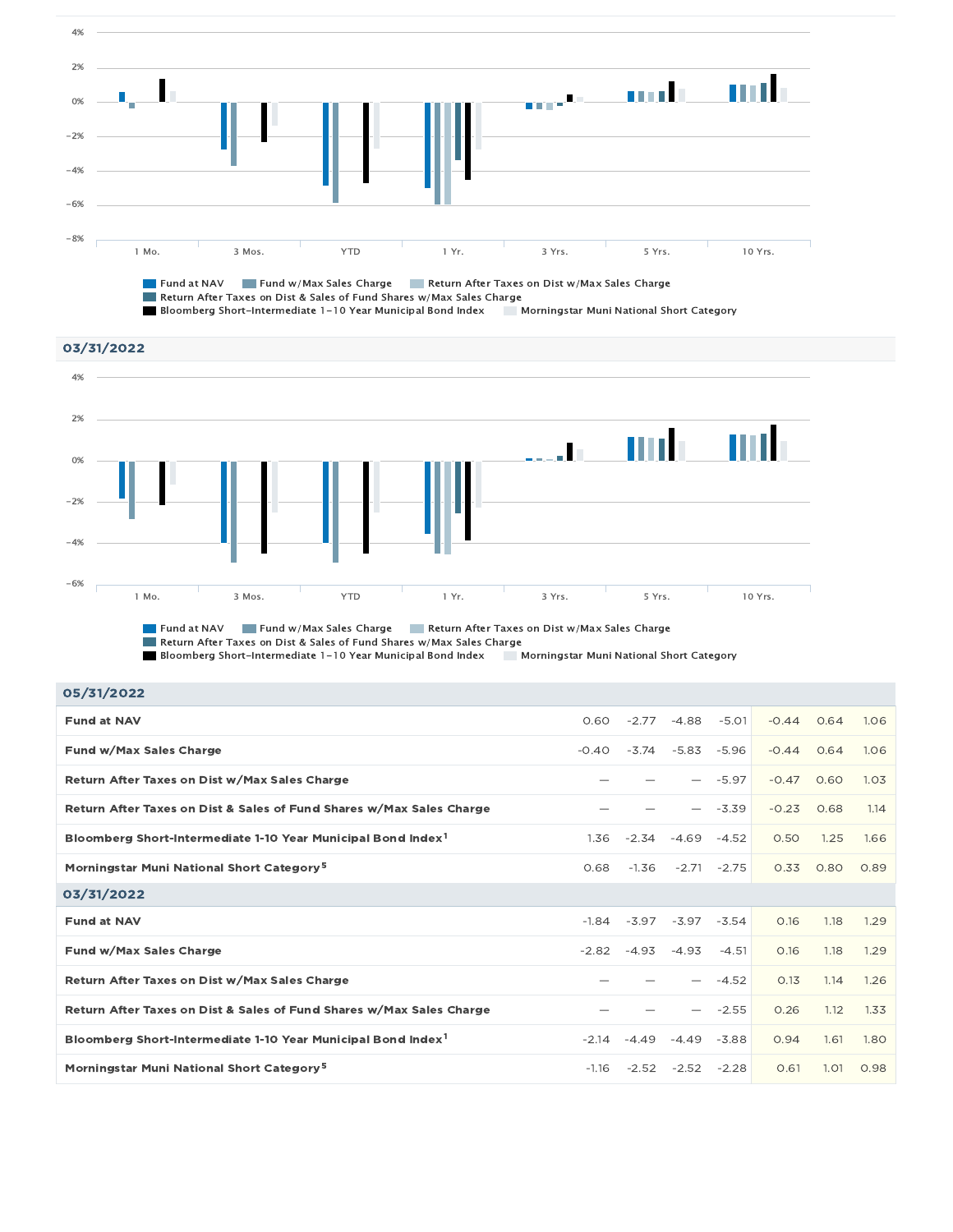Past performance is no guarantee of future results. Investment return and principal value will fluctuate so that shares, when redeemed, may be worth more or less than their original cost. Performance is for the stated time period only; due to market volatility, the Fund's current performance may be lower or higher than quoted. Returns are historical and are calculated by determining the percentage change in net asset value (NAV) with all distributions reinvested. Returns for other classes of shares offered by the Fund are different. Performance less than or equal to one year is cumulative.

After-tax returns are calculated using certain assumptions, including using the highest individual federal income tax rates in effect at the time of the distributions and do not reflect the impact of state/local taxes. Actual after-tax returns depend on <sup>a</sup> shareholder's tax situation and the actual characterization of distributions and may differ from those shown. After-tax returns are not relevant to shareholders who hold shares in tax-deferred accounts or shares held by nontaxable entities. Return After Taxes on Distributions may be the same as Return Before Taxes for the same period because no taxable distributions were made during that period. Return After Taxes on Distributions and Sale of Fund Shares may be greater than or equal to Return After Taxes on Distributions for the same period because of losses realized on the sale of Fund shares. Before-tax and after-tax returns for other classes of shares offered by the Fund are different. Prior to 11/14/16, Fund was called Eaton Vance Massachusetts Limited Maturity Municipal Income Fund, had <sup>a</sup> different objective and employed <sup>a</sup> different investment strategy. Please see prospectus for more details. Max Sales Charge: 1%.

## Calendar Year Returns (%)

|                                                                          |  |  |                                           |  | 2012 2013 2014 2015 2016 2017 2018 2019 2020                | 2021 |
|--------------------------------------------------------------------------|--|--|-------------------------------------------|--|-------------------------------------------------------------|------|
| <b>Fund at NAV</b>                                                       |  |  | 2.97 -3.74 4.65 1.57 -0.77 3.88 1.41 3.77 |  | 1.33                                                        | 1.01 |
| Bloomberg Short-Intermediate 1-10 Year Municipal Bond Index <sup>1</sup> |  |  |                                           |  | 3.07  0.02  3.85  2.20  -0.15  3.03  1.69  5.23  3.97  0.43 |      |

## Fund Facts

| Expense Ratio <sup>2</sup>    | 1.42%      |
|-------------------------------|------------|
| <b>Class C Inception</b>      | 12/08/1993 |
| <b>Distribution Frequency</b> | Monthly    |

## Yield Information<sup>6</sup>

| as of May 31, 2022                                       |       |
|----------------------------------------------------------|-------|
| <b>Distribution Rate at NAV</b>                          | 0.69% |
| Taxable-Equivalent Distribution Rate at NAV <sup>7</sup> | 1.16% |
| SEC 30-day Yield <sup>8</sup>                            | 1.11% |
| Taxable-Equivalent SEC 30-day Yield                      | 1.89% |

## Morningstar Rating™

as of May 31, 2022

| <b>Time Period</b> | Rating | Funds in<br>Muni National Short<br>Category |
|--------------------|--------|---------------------------------------------|
| Overall            | **     | 210                                         |
| 3 Years            | ★      | 210                                         |
| 5 Years            | **     | 181                                         |
| 10 Years           | ***    | 136                                         |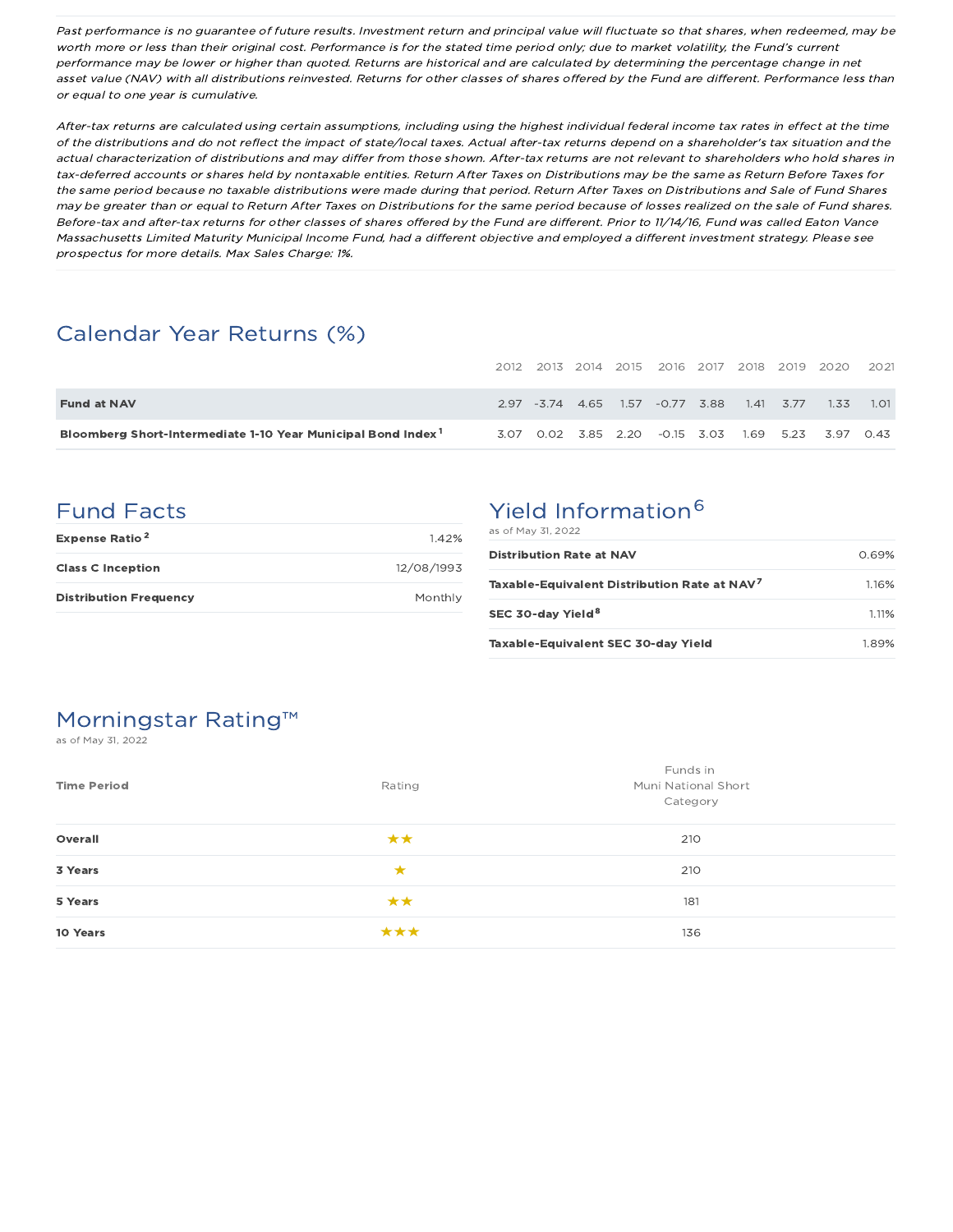The Morningstar Rating™ for funds, or "star rating", is calculated for managed products (including mutual funds and exchange-traded funds) with at least a three-year history. Exchange-traded funds and open-ended mutual funds are considered a single population for comparative purposes. It is calculated based on a Morningstar Risk-Adjusted Return measure that accounts for variation in a managed product's monthly excess performance, placing more emphasis on downward variations and rewarding consistent performance. The top 10% of products in each product category receive 5 stars, the next 22.5% receive 4 stars, the next 35% receive 3 stars, the next 22.5% receive 2 stars, and the bottom 10% receive 1 star.

The Overall Morningstar Rating for a managed product is derived from a weighted average of the performance figures associated with its three-, five-, and 10-year (if applicable) Morningstar Rating metrics. The weights are: 100% three-year rating for 36-59 months of total returns, 60% five-year rating/40% three-year rating for 60-119 months of total returns, and 50% 10-year rating/30% five-year rating/20% three-year rating for 120 or more months of total returns. While the 10-year overall star rating formula seems to give the most weight to the 10-year period, the most recent three-year period actually has the greatest impact because it is included in all three rating periods. Star ratings do not reflect the effect of any applicable sales load. Hollow stars denote Morningstar Extended Performance Ratings and are considered estimates based on the performance of the fund's oldest share class, adjusted for fees and expenses.

©2022 Morningstar. All Rights Reserved. The information contained herein: (1) is proprietary to Morningstar and/or its content providers; (2) may not be copied or distributed; and (3) is not warranted to be accurate, complete or timely. Neither Morningstar nor its content providers are responsible for any damages or losses arising from any use of this information.

## NAV History

| Date         | <b>NAV</b> | NAV Change |
|--------------|------------|------------|
| Jun 24, 2022 | \$9.29     | \$0.01     |
| Jun 23, 2022 | \$9.28     | \$0.01     |
| Jun 22, 2022 | \$9.27     | \$0.01     |
| Jun 21, 2022 | \$9.26     | \$0.00     |
| Jun 17, 2022 | \$9.26     | \$0.01     |
| Jun 16, 2022 | \$9.25     | $-$0.01$   |
| Jun 15, 2022 | \$9.26     | \$0.00     |
| Jun 14, 2022 | \$9.26     | $-$0.03$   |
| Jun 13, 2022 | \$9.29     | $-$0.07$   |
| Jun 10, 2022 | \$9.36     | $-$0.01$   |

## Distribution History 9

| Ex-Date      | Distribution | Reinvest NAV |
|--------------|--------------|--------------|
| May 31, 2022 | \$0.00548    | \$9.37       |
| Apr 29, 2022 | \$0.00489    | \$9.32       |
| Mar 31, 2022 | \$0.00272    | \$9.47       |
| Feb 28, 2022 | \$0.00363    | \$9.65       |
| Jan 31, 2022 | \$0.00178    | \$9.71       |
| Dec 31, 2021 | \$0.00235    | \$9.87       |
| Nov 30, 2021 | \$0.00256    | \$9.88       |
| Oct 29, 2021 | \$0.00198    | \$9.85       |
| Sep 30, 2021 | \$0.00241    | \$9.88       |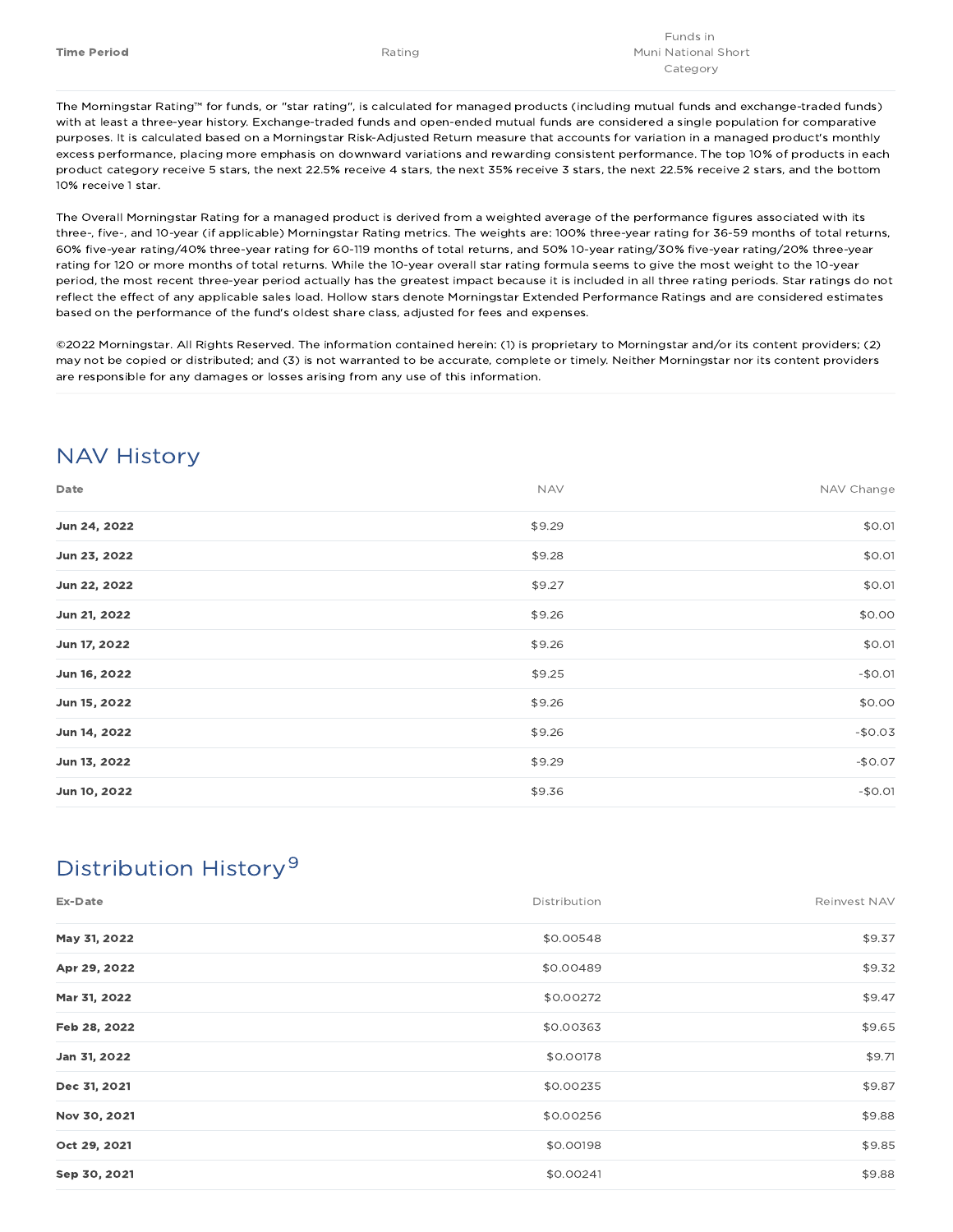| Ex-Date         | Distribution | Reinvest NAV |
|-----------------|--------------|--------------|
| Aug 31, 2021    | \$0.00190    | \$9.94       |
| <b>View All</b> |              |              |

No records in this table indicates that there has not been a distribution greater than .0001 within the past 3 years. Fund prospectus

## Capital Gain History<sup>9</sup>

| Ex-Date      | Short-Term | Long-Term | Reinvest NAV |
|--------------|------------|-----------|--------------|
| Dec 03, 2019 | \$0.00530  | \$0.00030 | \$9.77       |

No records in this table indicates that there has not been a capital gain greater than .0001 within the past 3 years. Fund prospectus

Portfolio profile subject to change due to active management. Percentages may not total 100% due to rounding.

### About Risk:

The value of investments held by the Fund may increase or decrease in response to economic, and financial events (whether real, expected or perceived) in the U.S. and global markets. As interest rates rise, the value of certain income investments is likely to decline. Investments in debt instruments may be affected by changes in the creditworthiness of the issuer and are subject to the risk of non-payment of principal and interest. The value of income securities also may decline because of real or perceived concerns about the issuer's ability to make principal and interest payments. Because the Fund may invest significantly in a particular sector, the Fund share value may fluctuate more than a fund with less exposure to such sector. Investments rated below investment grade (sometimes referred to as "junk") are typically subject to greater price volatility and illiquidity than higher rated investments. The Fund's exposure to derivatives involves risks different from, or possibly greater than, the risks associated with investing directly in securities and other investments. Derivatives instruments can be highly volatile, result in leverage (which can increase both the risk and return potential of the Fund), and involve risks in addition to the risks of the underlying instrument on which the derivative is based, such as counterparty, correlation and liquidity risk. If a counterparty is unable to honor its commitments, the value of Fund shares may decline and/or the Fund could experience delays in the return of collateral or other assets held by the counterparty. A non-diversified fund may be subject to greater risk by investing in a smaller number of investments than a diversified fund. The Fund is exposed to liquidity risk when trading volume, lack of a market maker or trading partner, large position size, market conditions, or legal restrictions impair its ability to sell particular investments or to sell them at advantageous market prices. The impact of the coronavirus on global markets could last for an extended period and could adversely affect the Fund's performance. No fund is a complete investment program and you may lose money investing in a fund. The Fund may engage in other investment practices that may involve additional risks and you should review the **Fund prospectus** for a complete description.

1. Bloomberg Municipal Short-Intermediate 1-10 Year Index is an unmanaged index of municipal bonds traded in the U.S. with maturities ranging from 1-10 years. Unless otherwise stated, index returns do not reflect the effect of any applicable sales charges, commissions, expenses, taxes or leverage, as applicable. It is not possible to invest directly in an index. Historical performance of the index illustrates market trends and does not represent the past or future performance of the fund. 2. Source: Fund prospectus.

5. The Morningstar Muni National Short Category includes funds that invest in bonds issued by state and local governments that are free from federal taxes and typically have a duration of less than 4.5 years.

6. SEC 30-day yield is a standardized measure based on the estimated yield to maturity of a fund's investments over a 30-day period and is based on the maximum offer price at the date specified. The SEC 30-day yield is not based on the distributions made by the fund, which may differ. Distribution Rate at NAV is calculated by dividing the last distribution paid per share (annualized) by NAV. For National Municipal Funds, taxable-equivalent performance is calculated using a 40.8% tax rate (equals maximum individual federal tax rate adjusted for the Medicare surtax). For Single-State Municipal Funds, taxable-equivalent performance also reflect maximum effective individual state income tax rates. Local income taxes that may apply are not considered. The Fund's monthly distribution may be comprised of ordinary income, net realized capital gains and returns of capital.

7. Distribution Rate at NAV and Market Price is calculated by dividing the last distribution paid per share (annualized) by NAV or market price, respectively. For National Municipal Funds, Taxable-Equivalent Distribution Rate at NAV and Market Price is calculated using a 40.8% tax rate (equals maximum individual federal tax rate adjusted for the Medicare surtax). For Single-State Municipal Funds, Taxable-Equivalent Distribution Rates also reflect maximum effective individual state income tax rates. Local income taxes that may apply are not considered.

8. SEC 30-day yield is a standardized measure based on the estimated yield to maturity of a fund's investments over a 30-day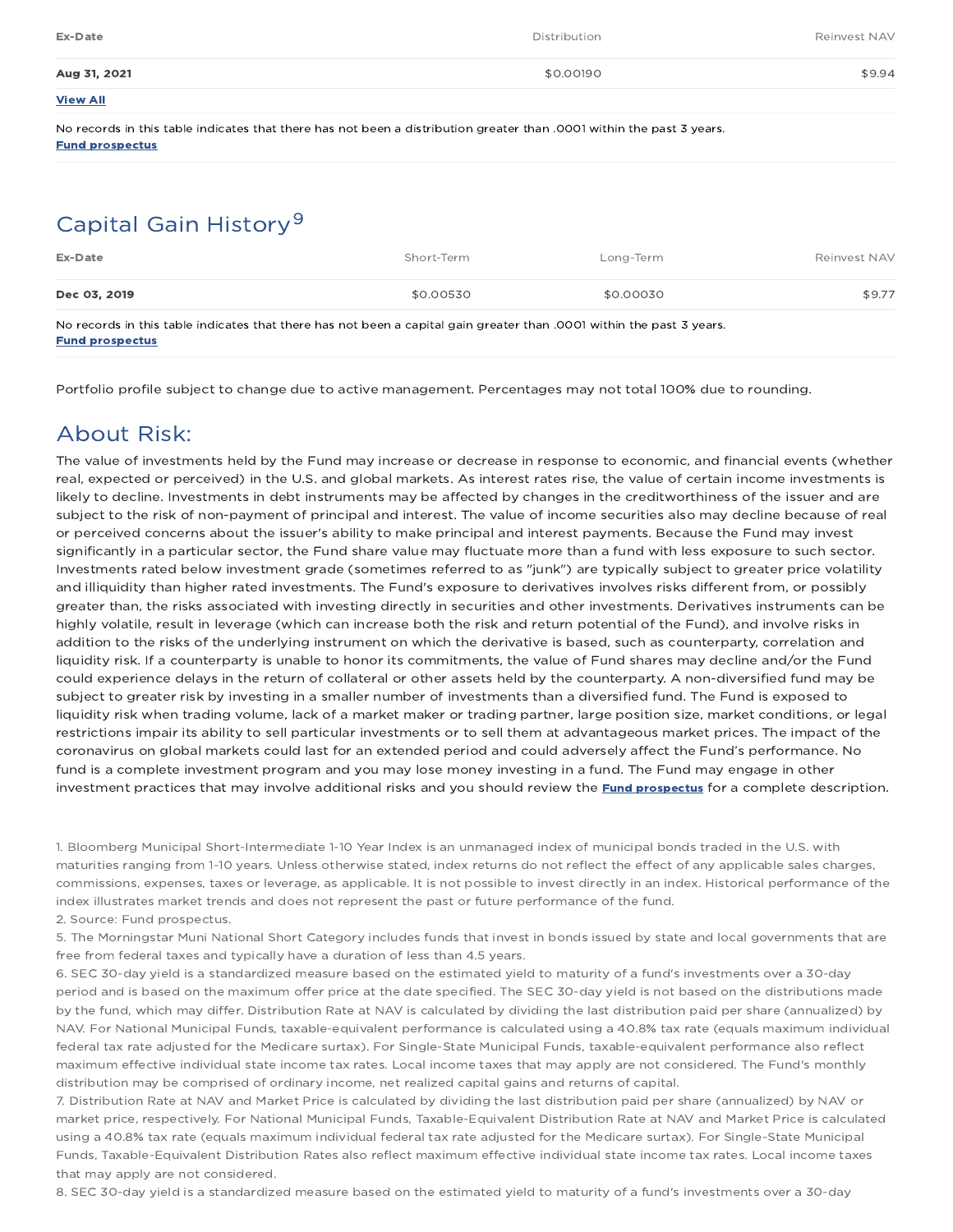period and is based on the maximum offer price at the date specified. The SEC 30-day yield is not based on the distributions made by the fund, which may differ. Distribution Rate at NAV is calculated by dividing the last distribution paid per share (annualized) by NAV. The Fund's monthly distribution may be comprised of ordinary income, net realized capital gains and returns of capital. 9. The Fund's distributions may be comprised of tax-exempt income, ordinary income, net realized capital gains and return of capital. The Fund will determine the tax characteristics of all Fund distributions after the end of the calendar year and will provide shareholders such information at that time. Please consult your tax advisor for further information.

### Portfolio

## Asset Mix  $(\%)^{3,10}$

as of May 31, 2022



| <b>Municipal Bonds</b>      | 97.81  |
|-----------------------------|--------|
| Cash                        | 1.33   |
| <b>U.S. Corporate Bonds</b> | 0.86   |
| Total                       | 100.00 |

## Portfolio Statistics

as of May 31, 2022

| <b>Number of Holdings</b>         | 668       |
|-----------------------------------|-----------|
| <b>Average Coupon</b>             | 3.79%     |
| <b>Average Maturity</b>           | 4.15 yrs. |
| <b>Average Effective Maturity</b> | 3.41 yrs. |
| <b>Average Duration</b>           | 2.61 yrs. |
| <b>Average Call</b>               | 2.89 yrs. |
| <b>Average Price</b>              | \$102.89  |
| % Subject to AMT                  | 13.32%    |

#### Sector Breakdown (%)<sup>3</sup> as of May 31, 2022

| <b>General Obligations</b>            | 20.64 |
|---------------------------------------|-------|
| <b>Hospital</b>                       | 12.77 |
| <b>Transportation</b>                 | 11.83 |
| <b>Other Revenue</b>                  | 10.66 |
| <b>Industrial Development Revenue</b> | 7.16  |
| <b>Senior Living/Life Care</b>        | 7.15  |
| <b>Education</b>                      | 6.50  |
| <b>Electric Utilities</b>             | 3.65  |
| <b>Special Tax Revenue</b>            | 3.54  |
| <b>Housing</b>                        | 3.53  |
| <b>View All</b>                       |       |

## Credit Quality (%)<sup>11</sup>

05/31/2022 as of May 31, 2022

### Maturity Distribution (%)<sup>11</sup> as of May 31, 2022

05/31/2022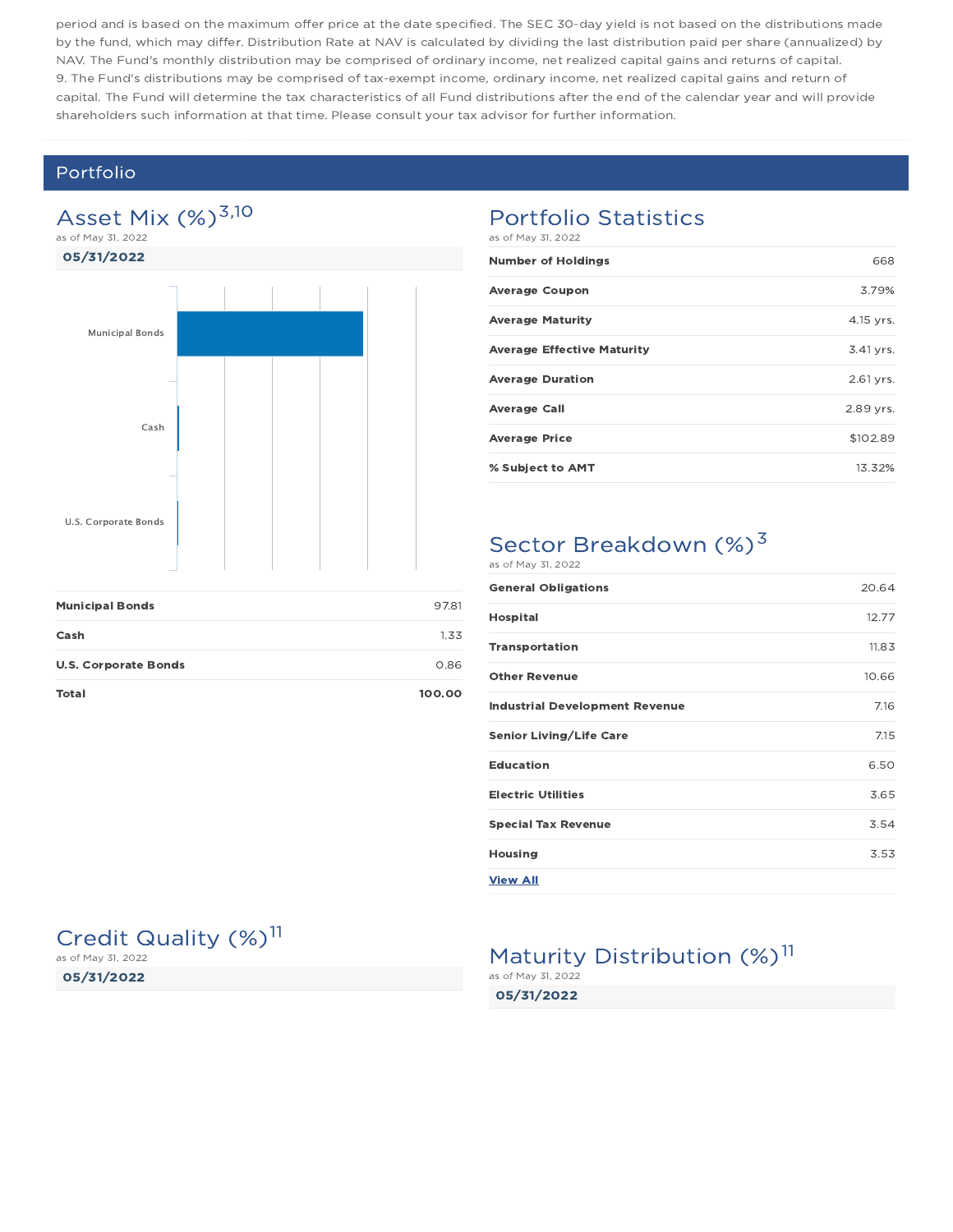



| <b>AAA</b>       | 12.72 |
|------------------|-------|
| AA               | 30.60 |
| A                | 24.69 |
| <b>BBB</b>       | 16.58 |
| <b>BB</b>        | 7.98  |
| B                | 1.35  |
| <b>Not Rated</b> | 6.08  |

Ratings are based on Moody's, S&P or Fitch, as applicable. If securities are rated differently by the ratings agencies, the highest rating is applied. Ratings, which are subject to change, apply to the creditworthiness of the issuers of the underlying securities and not to the Fund or its shares. Credit ratings measure the quality of a bond based on the issuer's creditworthiness, with ratings ranging from AAA, being the highest, to D, being the lowest based on S&P's measures. Ratings of BBB or higher by S&P or Fitch (Baa or higher by Moody's) are considered to be investment-grade quality. Credit ratings are based largely on the ratings agency's analysis at the time of rating. The rating assigned to any particular security is not necessarily a reflection of the issuer's current financial condition and does not necessarily reflect its assessment of the volatility of a security's market value or of the liquidity of an investment in the security. Holdings designated as "Not Rated" are not rated by the national ratings agencies stated above.

| <b>Less Than 1 Year</b>   | 10.76 |
|---------------------------|-------|
| 1 To 3 Years              | 36.95 |
| 3 To 5 Years              | 28.08 |
| 5 To 10 Years             | 17.50 |
| 10 To 20 Years            | 4.95  |
| 20 To 30 Years            | 1.15  |
| <b>More Than 30 Years</b> | 0.60  |
| <b>Total</b>              | 100   |
|                           |       |

## Assets by State (%)<sup>11,12</sup>

| as of May 31, 2022 |      |
|--------------------|------|
| Pennsylvania       | 8.58 |
| <b>New York</b>    | 8.40 |
| <b>Illinois</b>    | 7.48 |
| <b>California</b>  | 7.05 |
| <b>Texas</b>       | 5.87 |
| <b>Florida</b>     | 4.48 |
| Georgia            | 4.27 |
| Arizona            | 3.96 |
| <b>Alabama</b>     | 3.93 |
| Colorado           | 3.68 |
| <b>View All</b>    |      |

## Fund Holdings<sup>3,13</sup>

#### as of Apr 30, 2022

| <b>Holding</b>                        | Coupon Rate | Maturity Date | % of Net Assets |
|---------------------------------------|-------------|---------------|-----------------|
| <b>Black Belt Energy Gas District</b> | 1.21%       | 12/01/2048    | 1.87%           |
| <b>L'Anse Creuse Public Schools</b>   | 0.44%       | 05/01/2035    | 1.64%           |
| <b>United States Dollar</b>           |             |               | 1.60%           |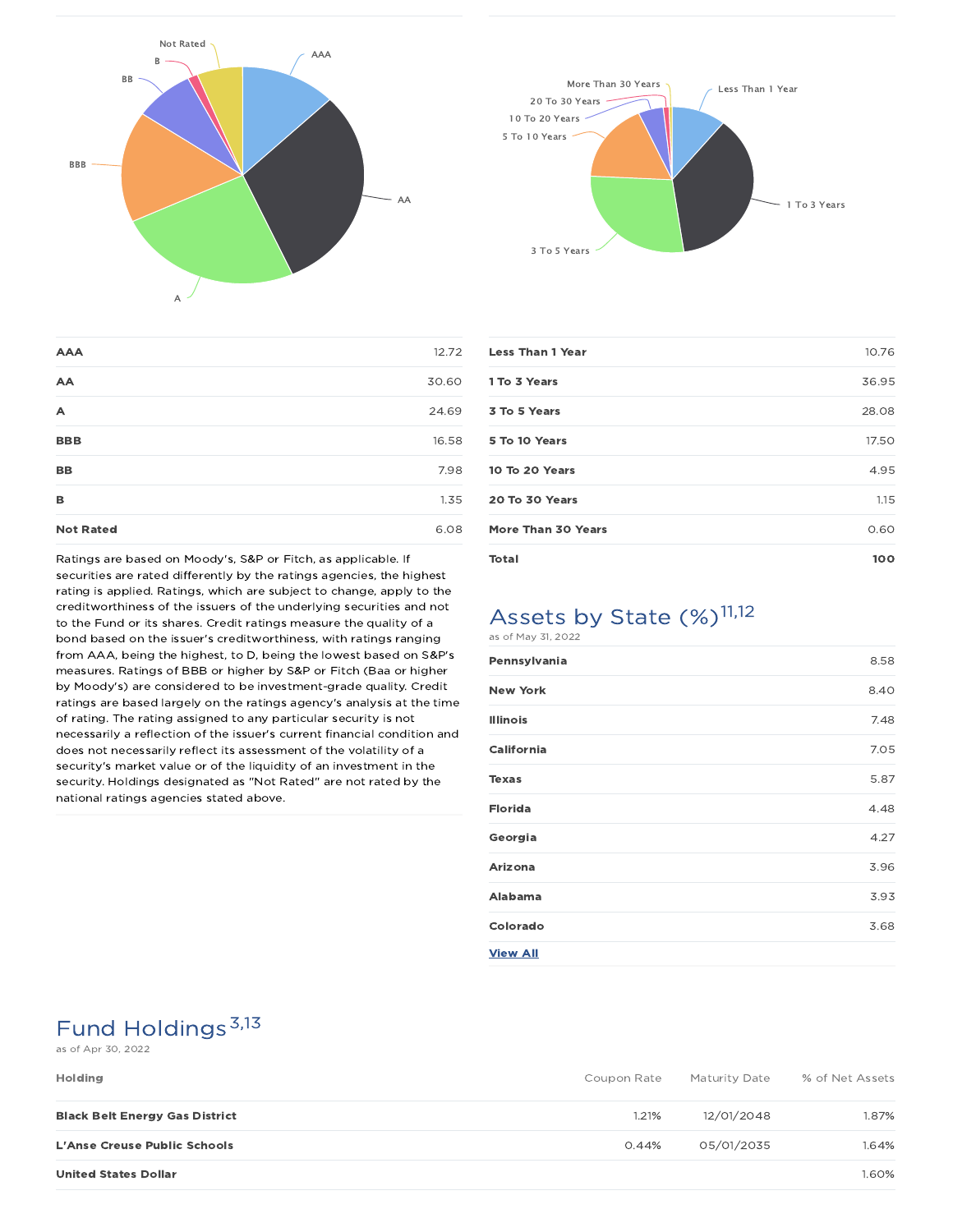| <b>Holding</b>                                                     | Coupon Rate | Maturity Date | % of Net Assets |
|--------------------------------------------------------------------|-------------|---------------|-----------------|
| Main Street Natural Gas Inc.                                       | 1.14%       | 08/01/2048    | 1.50%           |
| <b>Cooper Health System Obligated Group</b>                        | 0.43%       | 11/01/2038    | 1.47%           |
| <b>Black Belt Energy Gas District</b>                              | 0.81%       | 10/01/2049    | 1.37%           |
| <b>Haverford Township School District</b>                          | 0.44%       | 03/01/2030    | 1.16%           |
| Metropolitan Transportation Authority Payroll Mobility Tax Revenue | 5.00%       | 05/15/2026    | 1.01%           |
| <b>State of California</b>                                         | 5.00%       | 03/01/2025    | 1.01%           |
| <b>State of Washington</b>                                         | 5.00%       | 07/01/2023    | 0.97%           |
| <b>View All</b>                                                    |             |               |                 |

The information included herein does not reflect securities deemed to be held by the Fund pursuant to financial accounting standard 140 (FAS 140).

Portfolio profile subject to change due to active management. Percentages may not total 100% due to rounding.

## About Risk:

The value of investments held by the Fund may increase or decrease in response to economic, and financial events (whether real, expected or perceived) in the U.S. and global markets. As interest rates rise, the value of certain income investments is likely to decline. Investments in debt instruments may be affected by changes in the creditworthiness of the issuer and are subject to the risk of non-payment of principal and interest. The value of income securities also may decline because of real or perceived concerns about the issuer's ability to make principal and interest payments. Because the Fund may invest significantly in a particular sector, the Fund share value may fluctuate more than a fund with less exposure to such sector. Investments rated below investment grade (sometimes referred to as "junk") are typically subject to greater price volatility and illiquidity than higher rated investments. The Fund's exposure to derivatives involves risks different from, or possibly greater than, the risks associated with investing directly in securities and other investments. Derivatives instruments can be highly volatile, result in leverage (which can increase both the risk and return potential of the Fund), and involve risks in addition to the risks of the underlying instrument on which the derivative is based, such as counterparty, correlation and liquidity risk. If a counterparty is unable to honor its commitments, the value of Fund shares may decline and/or the Fund could experience delays in the return of collateral or other assets held by the counterparty. A non-diversified fund may be subject to greater risk by investing in a smaller number of investments than a diversified fund. The Fund is exposed to liquidity risk when trading volume, lack of a market maker or trading partner, large position size, market conditions, or legal restrictions impair its ability to sell particular investments or to sell them at advantageous market prices. The impact of the coronavirus on global markets could last for an extended period and could adversely affect the Fund's performance. No fund is a complete investment program and you may lose money investing in a fund. The Fund may engage in other investment practices that may involve additional risks and you should review the **Fund prospectus** for a complete description.

3. Percent of total net assets.

10. A delay in transaction settlement may result in a negative cash position.

11. Percent of bond holdings.

12. In the event a municipal bond has dual exemption in more than one state, the primary state as classified by Bloomberg will be shown.

13. The following list reflects unaudited securities holdings (excluding derivatives positions). Holdings information may differ if presented as of trade date. Due to rounding, holdings of less than 0.005% may show as 0.00%. Portfolio information subject to change due to active management.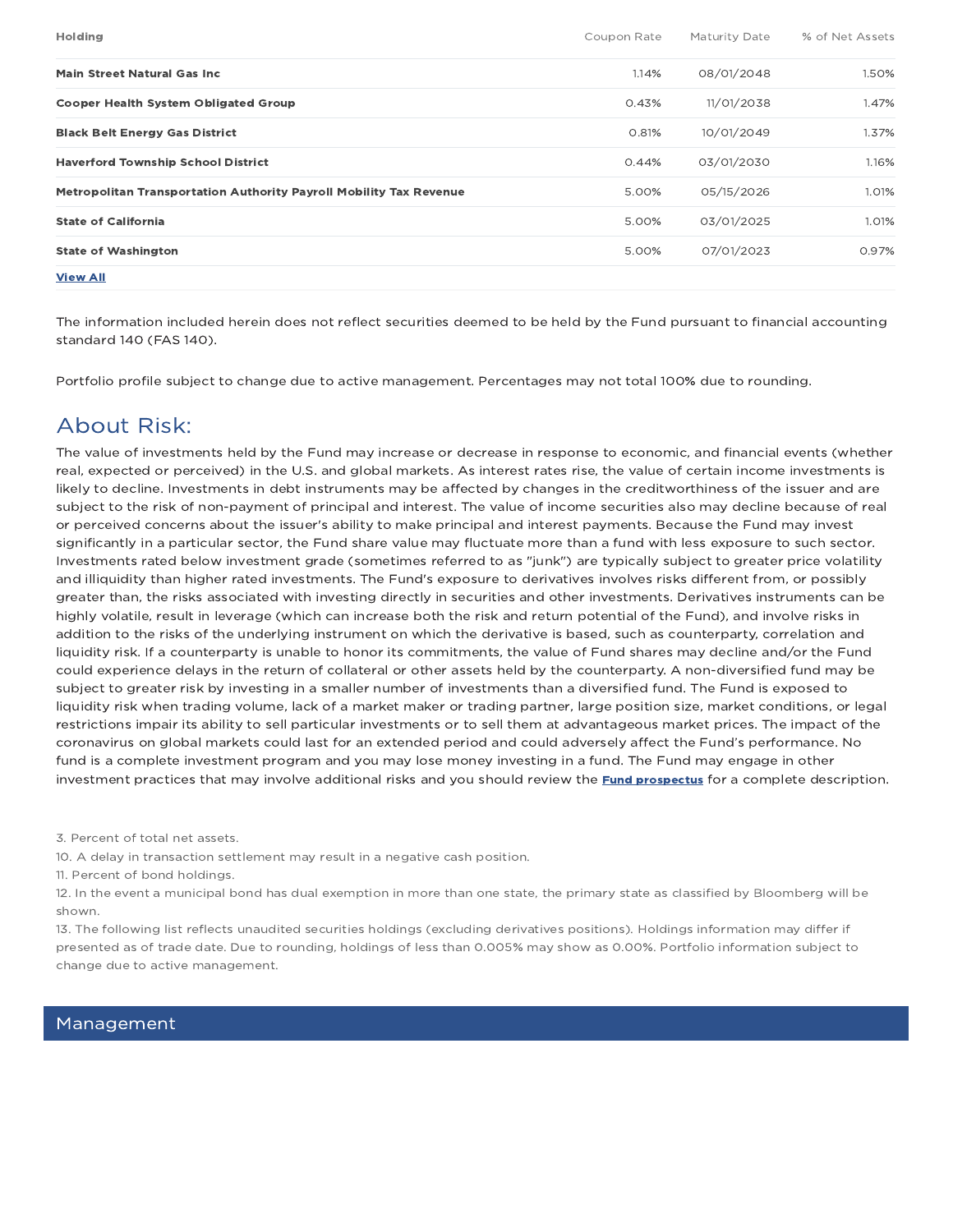

Trevor G. Smith Executive Director, Portfolio Manager Joined Eaton Vance 2010

#### Biography

Trevor Smith is a portfolio manager on the Municipals Team. He is responsible for buy and sell decisions, portfolio construction and risk management for the firm's municipal bond strategies. He joined Eaton Vance in 2010. Morgan Stanley acquired Eaton Vance in March 2021.

Trevor began his career in the investment management industry in 2008. Before joining Eaton Vance, he was a municipal research analyst at Lord, Abbett & Co. He was also affiliated with Financial Security Assurance and the City of Aspen Finance Department.

Trevor earned a B.A. from Middlebury College and an MBA, with high honors, from Boston University. He is a member of the Boston Municipal Analysts Forum and the National Federation of Municipal Analysts.

#### Education

- B.A. Middlebury College
- M.B.A. Boston University

#### Experience

• Managed Fund since 2021

#### Other funds managed

- Arizona Municipal Income Fund
- California Municipal Opportunities Fund
- Connecticut Municipal Income Fund
- Georgia Municipal Income Fund
- Maryland Municipal Income Fund
- **Municipal Opportunities Fund**
- National Limited Maturity Municipal Income Fund
- New York Municipal Opportunities Fund
- Virginia Municipal Income Fund



Craig R. Brandon, CFA Managing Director, Co-Head of Municipals

#### Biography

Craig Brandon is Co-Head of Municipals and portfolio manager on the municipal bond team. He is responsible for buy and sell decisions, portfolio construction and risk management for the firm's municipal bond strategies. He joined Eaton Vance in 1998. Morgan Stanley acquired Eaton Vance in March 2021.

Craig began his career in the investment management industry in 1995. He has experience with Eaton Vance across a variety of research roles. Before joining Eaton Vance, he was a senior budget and capital finance analyst with the New York State Assembly Ways and Means Committee.

Craig earned a B.S. from Canisius College and an MBA from the University of Pittsburgh. He is a member of the CFA Society Boston, the Boston Municipal Analysts Forum and the National Federation of Municipal Analysts. He is a CFA charterholder.

#### Education

- B.A. Canisius College
- M.B.A. Joseph M. Katz Graduate School of Business, University of Pittsburgh

#### Experience

• Managed Fund since 2021

#### Other funds managed

Municipal Opportunities Fund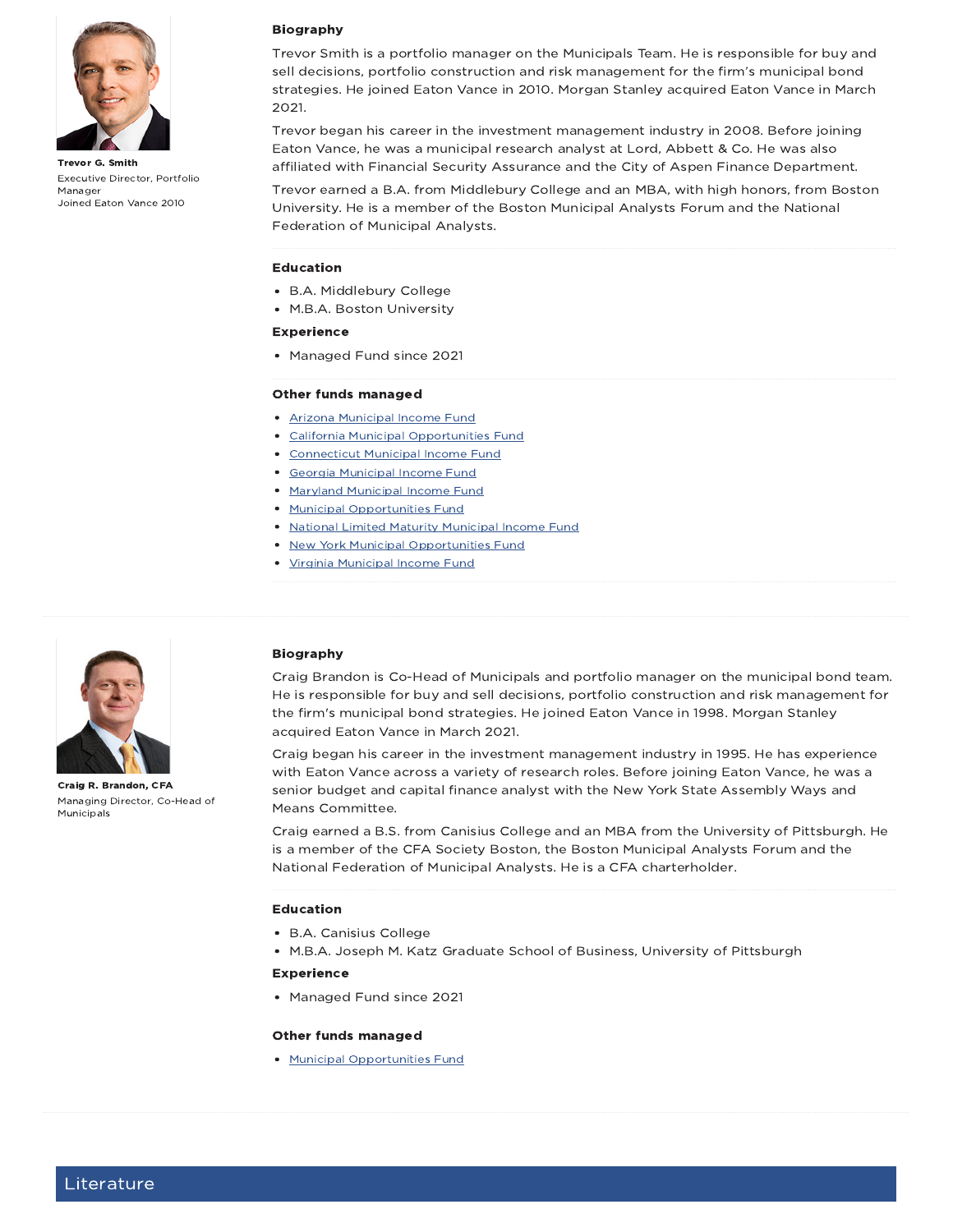## **Literature**



Attribution Download - Last updated: Mar 31, 2022



Download - Last updated: Mar 31, 2022

Full Prospectus Download - Last updated: Aug 1, 2021

Q1 Holdings Download - Last updated: Jun 30, 2021



E,

Q3 Holdings Download - Last updated: Dec 31, 2021



SAI Download - Last updated: Aug 1, 2021

Semi-Annual Report Download - Last updated: Sep 30, 2021

Summary Prospectus Download - Last updated: Aug 1, 2021

## Eaton Vance

in  $y = 0$ 



HEADQUARTERS Two International Place Boston, MA 02110